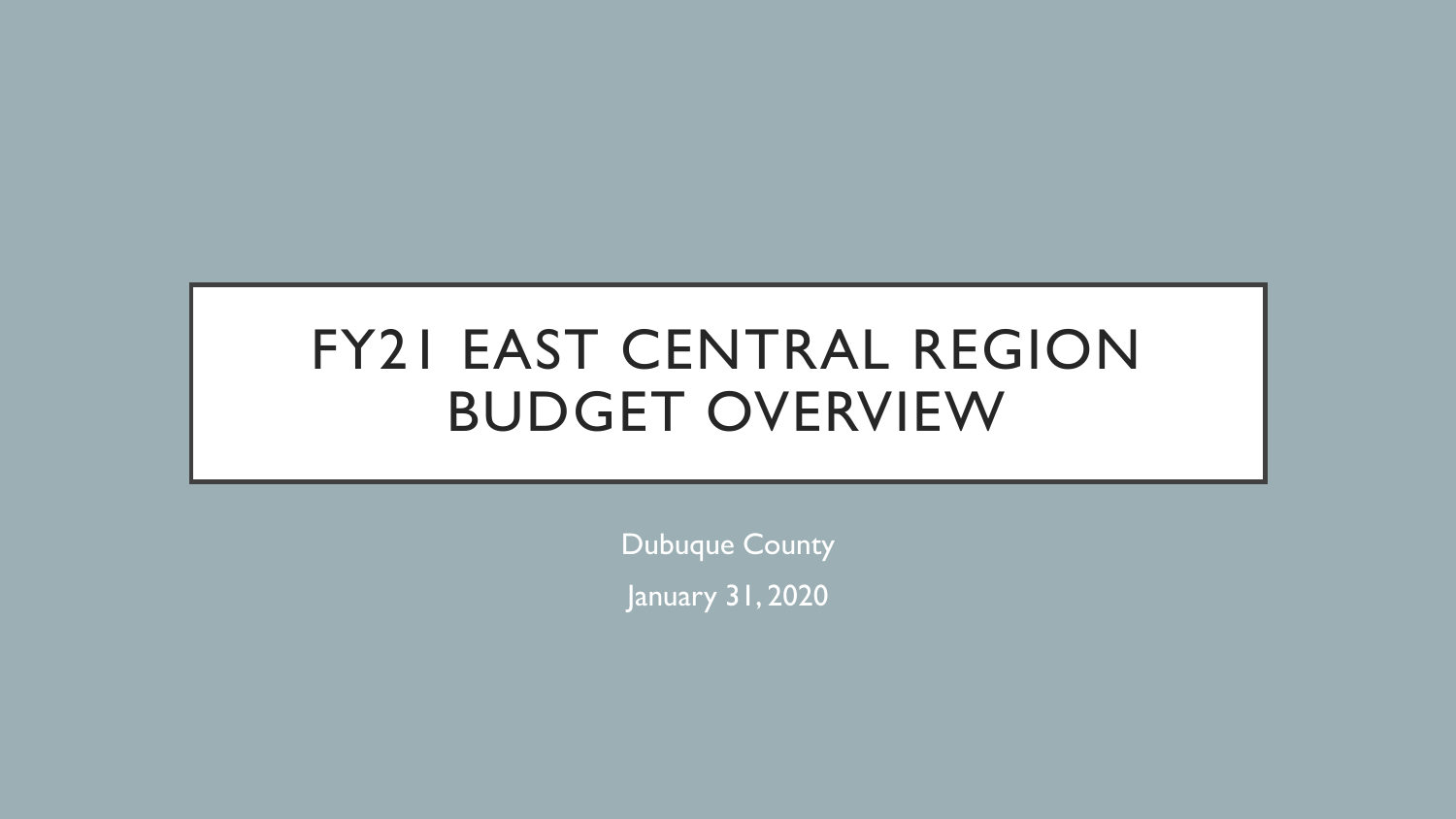## HISTORICAL EXPENDITURES

#### **ECR Total Expenditures by Fiscal Year**

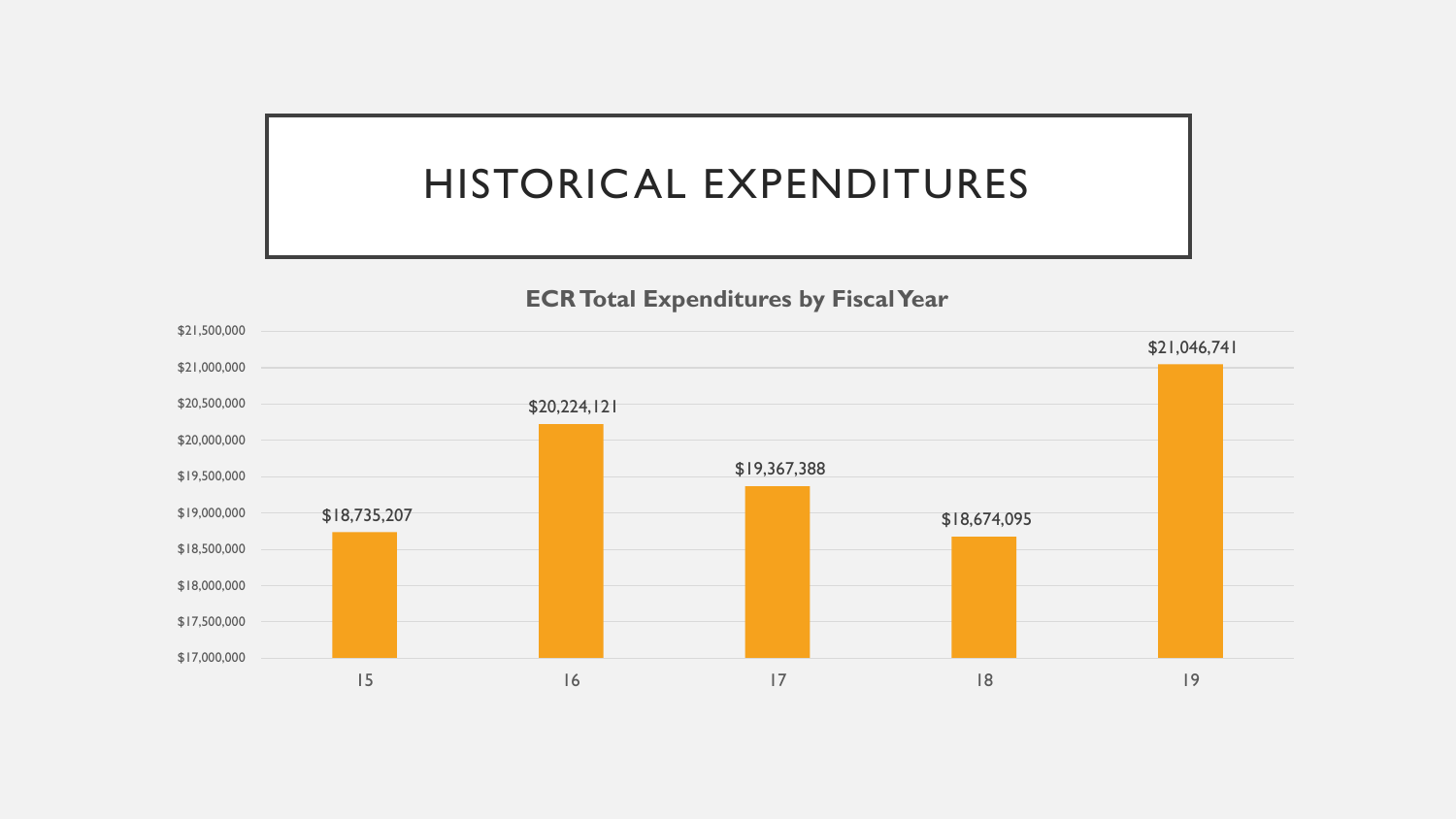# HISTORICAL REVENUES AND FUND BALANCES

#### **Trend of Regional Revenue and Regional Balance**

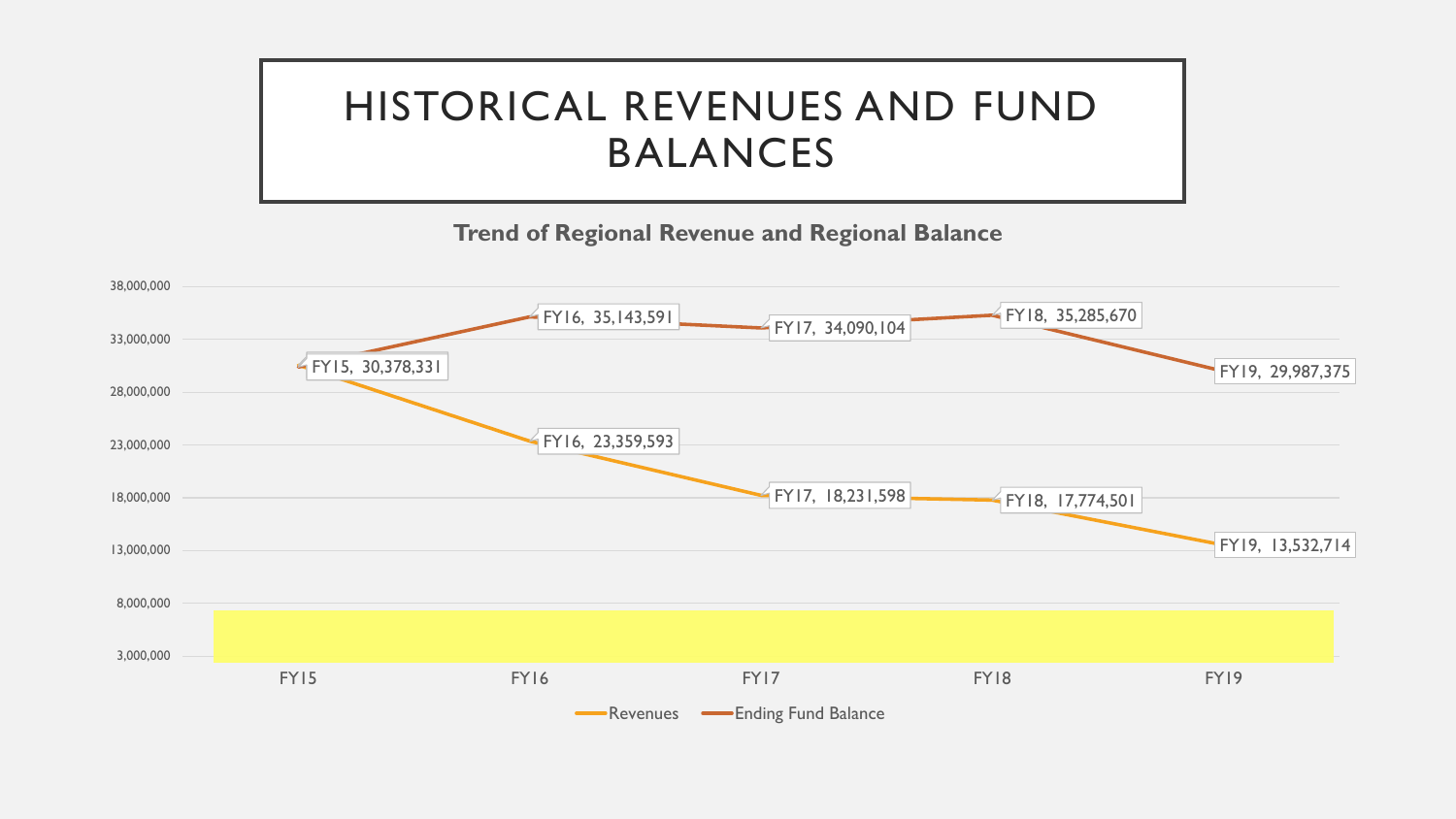# RGB APPROVED PER CAPITA (FISCAL YEAR 2020)

|                                                                      | <b>BENTON</b>    | <b>BREMER</b>               | <b>BUCHANAN</b>         | <b>DELAWARE</b> | <b>DUBUQUE</b>                                                                                                | <b>IOWA</b>                             | <b>JOHNSON</b> | <b>JONES</b>            | <b>LINN</b>      | <b>TOTAL</b>                |
|----------------------------------------------------------------------|------------------|-----------------------------|-------------------------|-----------------|---------------------------------------------------------------------------------------------------------------|-----------------------------------------|----------------|-------------------------|------------------|-----------------------------|
| <b>FY16 POPULATION EST</b>                                           | 25,699           | 24,798                      | 20,992                  | 17,327          | 97,003                                                                                                        | 16,311                                  | 146,547        | 20,439                  | 221,661          | 590,777                     |
| <b>FY17 POPULATION EST</b>                                           | 25,642           | 24,911                      | 21,202                  | 17,153          | 97,041                                                                                                        | 16,103                                  | 149,210        | 20,536                  | 224,115          | 595,913                     |
| CHANGE FOR FY20                                                      | (57)             | 113                         | 210                     | (174)           | 38                                                                                                            | (208)                                   | 2,663          | 97                      | 2,454            | 5,136                       |
|                                                                      |                  |                             |                         |                 |                                                                                                               |                                         |                |                         |                  |                             |
|                                                                      |                  |                             |                         |                 |                                                                                                               |                                         |                |                         |                  |                             |
|                                                                      |                  |                             |                         |                 |                                                                                                               |                                         |                |                         |                  |                             |
| FY 19 DOLLARS BASED ON FY19 APPROVED PER CAPITA (32.86)              |                  |                             |                         |                 |                                                                                                               |                                         |                |                         |                  |                             |
| (CURRENT)                                                            | $844,469$   \$   | $814,862$   \$              | $689,797$ $\frac{1}{5}$ | 569,365         | 3,187,519                                                                                                     | $535,979$ $\frac{1}{5}$<br><sup>S</sup> | 4,815,534      | $671,626$ $\frac{1}{5}$ | $7,283,780$   \$ | 19,412,932                  |
|                                                                      |                  |                             |                         |                 |                                                                                                               |                                         |                |                         |                  |                             |
| [FY20 Per Capita of \$30.91 (decrease of \$1.95 per capita or 5.93%) |                  |                             |                         |                 |                                                                                                               |                                         |                |                         |                  |                             |
| <b>APPROVED BY THE BOARD 1/24/19</b>                                 |                  | $$792,594.22$ $$769,999.01$ |                         |                 | \$ 655,353.82  \$ 530,199.23  \$ 2,999,537.31  \$ 497,743.73  \$ 4,612,081.10  \$ 634,767.76  \$ 6,927,394.65 |                                         |                |                         |                  | $\frac{1}{2}$ 18,419,670.83 |
|                                                                      |                  |                             |                         |                 |                                                                                                               |                                         |                |                         |                  |                             |
| Change from FY19 to FY20 (ALL DECREASES)                             | $51,874.92$   \$ | 44,863.27                   | $34,443.30$   \$<br>S   | 39,165.99       | 187,981.27                                                                                                    | $38,235.73$ $\frac{1}{5}$               | 203,453.32     | $36,857.78$ $\mid$ \$   | 356,385.81       | 993,261.39<br>-S            |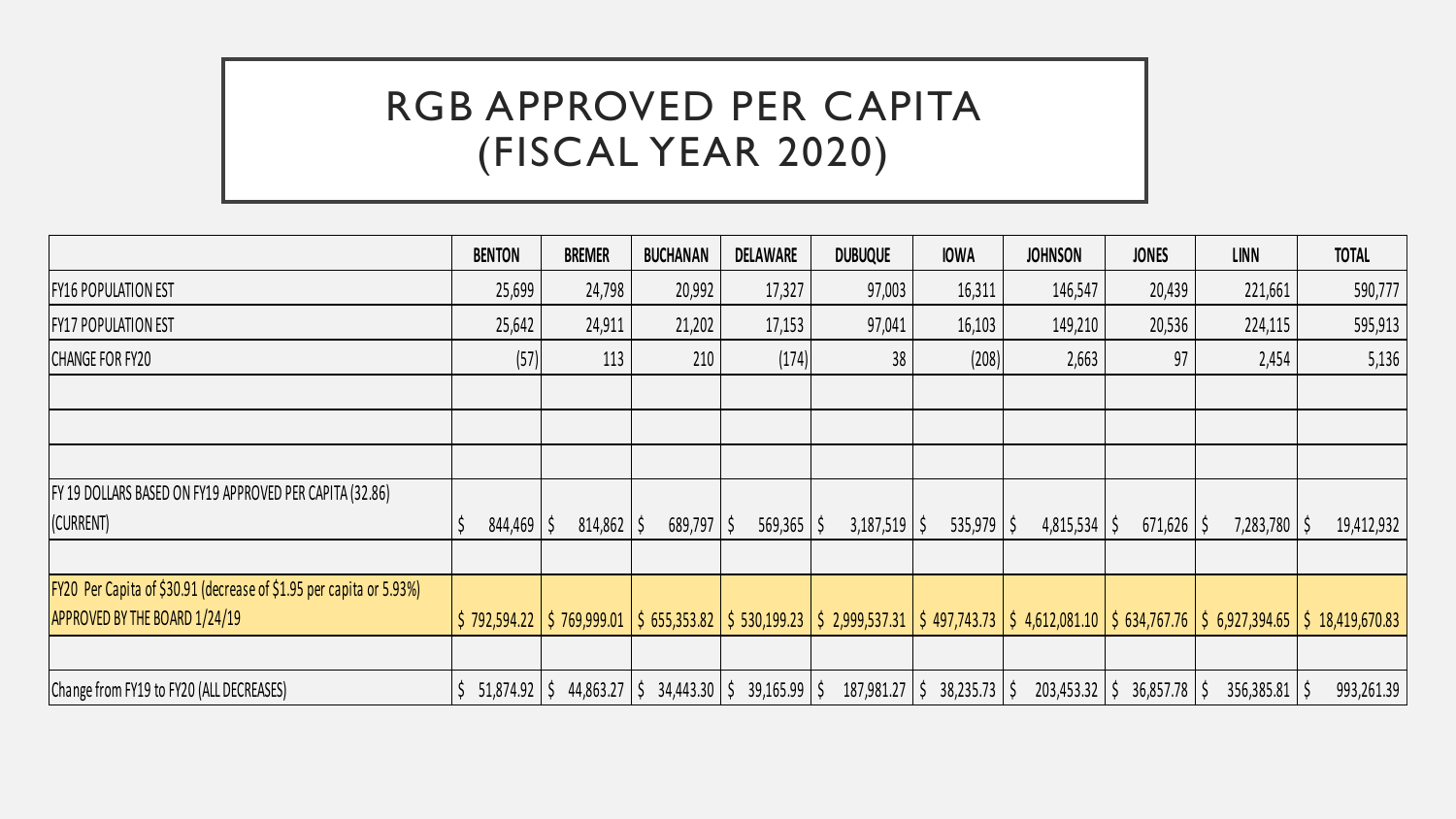# ANNUAL COMPARISON

| <b>FY20 to FY21 Comparison</b>          |                      |                       |          |  |  |  |  |  |  |
|-----------------------------------------|----------------------|-----------------------|----------|--|--|--|--|--|--|
| <b>FY20 Budgeted Operating Expenses</b> | Proposed FY21 Budget | Difference FY20->FY21 | % Change |  |  |  |  |  |  |
| \$18,695,941                            | \$19,223,000         | \$527,129             | 3%       |  |  |  |  |  |  |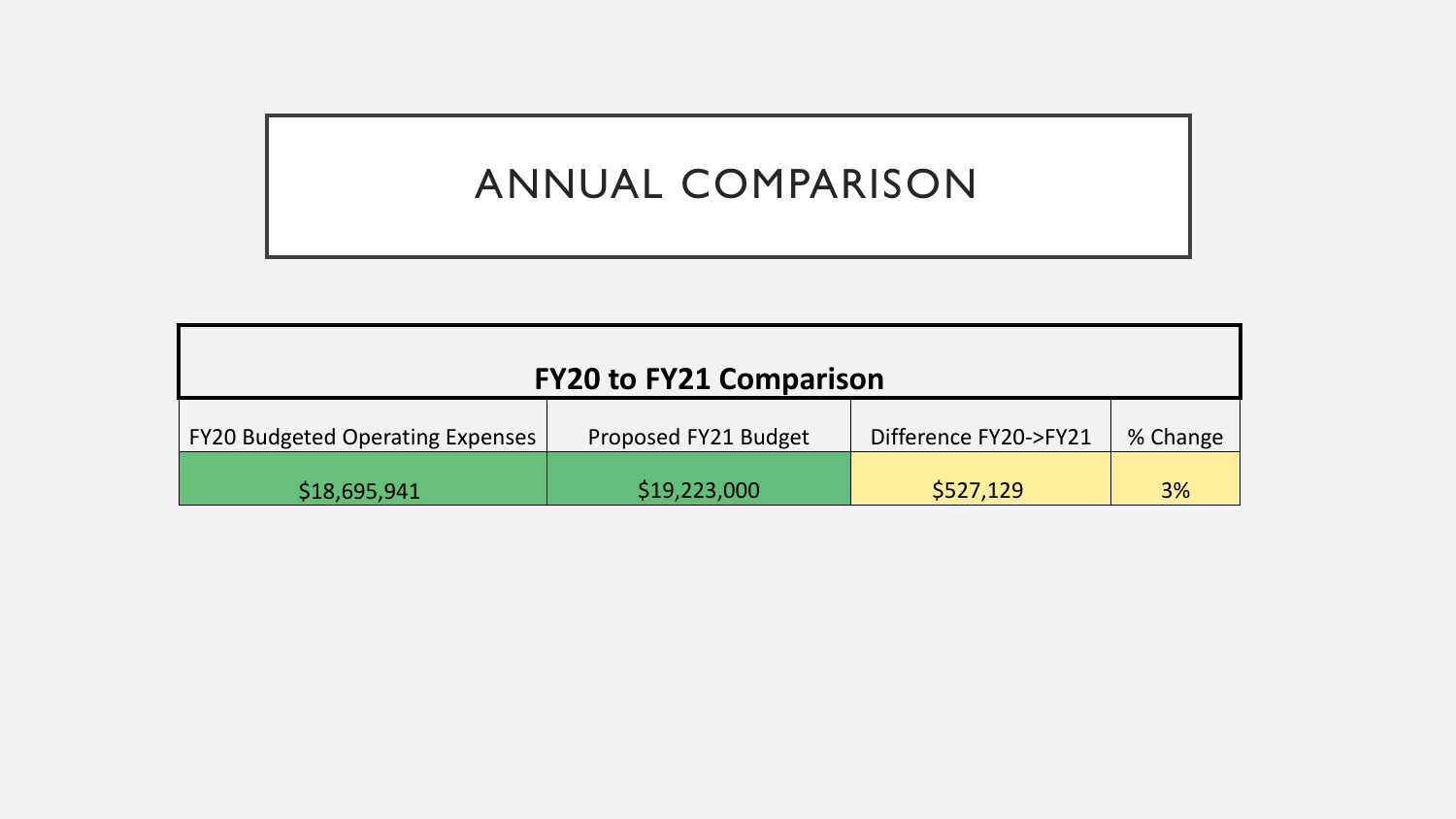## FY21 PER CAPITA LEVY

- January Regional Governing Board meeting:
	- Board approval to increase per capita to 34.00
	- Generating \$1,169,010 additional dollars in revenue to support Access Centers and other special projects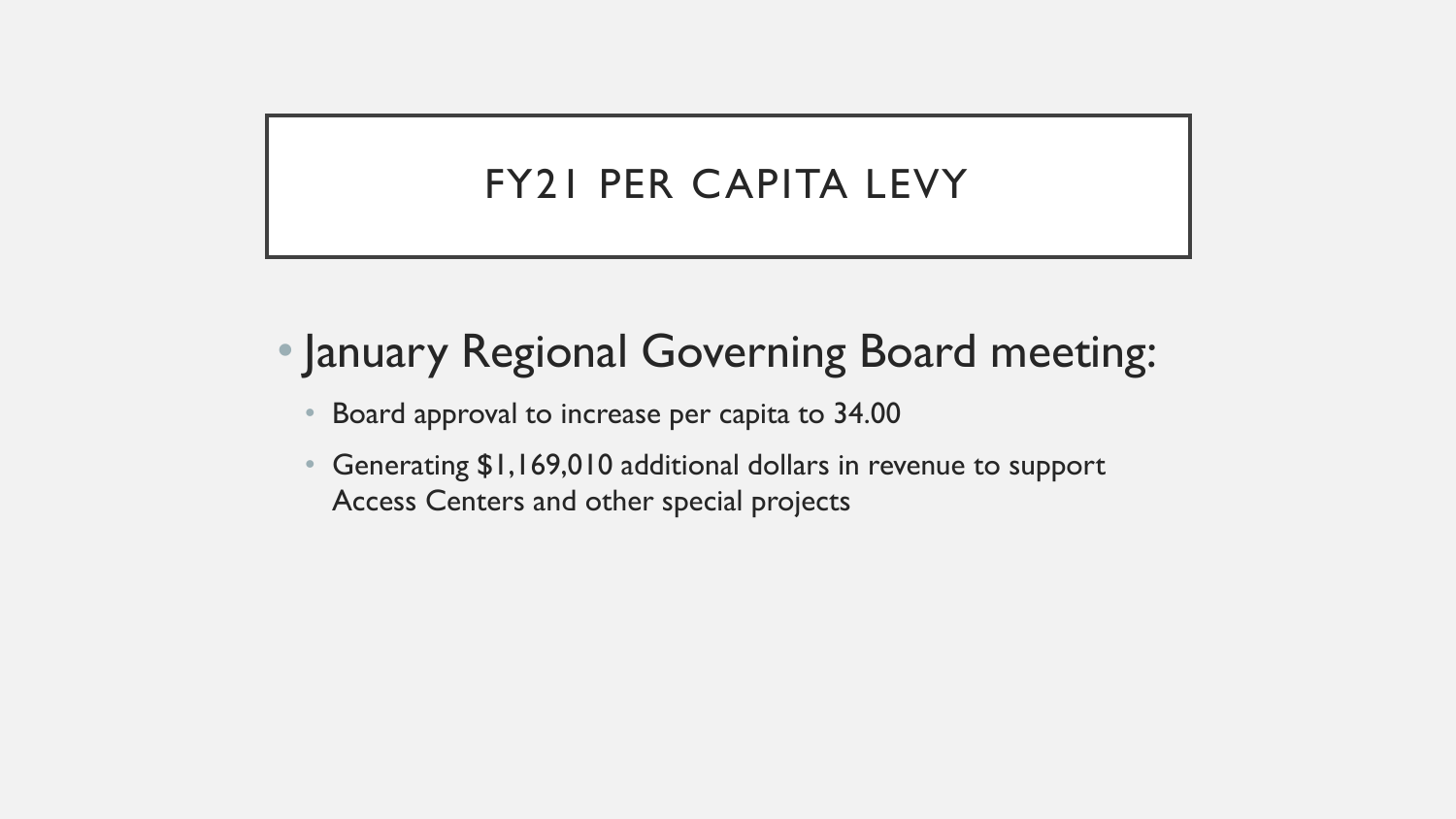# COUNTY IMPACT

|                                                           | <b>Benton</b> | <b>Bremer</b> | Buchanan | <b>Delaware</b> | <b>Dubuque</b>                                          | lowa    | Johnson   | <b>Jones</b> | Linn      | <b>Total Region</b> |                                       |
|-----------------------------------------------------------|---------------|---------------|----------|-----------------|---------------------------------------------------------|---------|-----------|--------------|-----------|---------------------|---------------------------------------|
| 2018 Pop Est                                              | 25,642        | 24,947        | 21,199   | 17,069          | 96,854                                                  | 16, 141 | 151,260   | 20,744       | 225,909   | 599,765             |                                       |
| 2017 Pop Est                                              | 25,642        | 24,911        | 21,202   | 17,153          | 97,041                                                  | 16, 103 | 149,210   | 20,536       | 224, 115  | 595,913             |                                       |
| <b>Difference</b>                                         |               | 36            | (3)      | (84)            | (187)                                                   | 38      | 2,050     | 20<br>8      | 1,794     | 3,852               |                                       |
|                                                           |               |               |          |                 |                                                         |         |           |              |           |                     |                                       |
| FY20 Per Capita (based<br>on FY17 Population)             | 792,594       | 769,999       | 655,354  | 530,199         | 2,999,537                                               | 497,744 | 4,612,081 | 634,768      | 6,927,395 | 18,419,671          |                                       |
| Proposed FY21 Per<br>Capita (based on FY18<br>Population) |               |               |          |                 |                                                         |         |           |              |           |                     | Revenue<br>less Prop<br><b>Budget</b> |
| 30.91                                                     |               |               |          |                 |                                                         |         |           |              |           |                     |                                       |
| 31.50                                                     | 792,594       | 771,112       | 655,261  | 527,603         | 2,993,757                                               | 498,918 | 4,675,447 | 641,197      | 6,982,847 | 18,538,736          | (684, 264)                            |
|                                                           | 807,723       | 785,831       | 667,769  | 537,674         | 3,050,901                                               | 508,442 | 4,764,690 | 653,436      | 7,116,134 | 18,892,598          | (330, 403)                            |
| 32.00                                                     | 820,544       | 798,304       | 678,368  | 546,208         | 3,099,328                                               | 516,512 | 4,840,320 | 663,808      | 7,229,088 | 19,192,480          | (30, 520)                             |
| 32.50                                                     | 833,365       | 810,778       | 688,968  | 554,743         | 3,147,755                                               | 524,583 | 4,915,950 | 674,180      | 7,342,043 | 19,492,363          | 269,363                               |
| 33.00                                                     | 846,186       | 823,251       | 699,567  | 563,277         | 3,196,182                                               | 532,653 | 4,991,580 | 684,552      | 7,454,997 | 19,792,245          | 569,245                               |
| 33.50                                                     | 859,007       | 835,725       | 710,167  | 571,812         | 3,244,609                                               | 540,724 | 5,067,210 | 694,924      | 7,567,952 | 20,092,128          | 869,128                               |
| 34.00                                                     | 871,828       | 848,198       | 720,766  | 580,346         | 3,293,036                                               | 548,794 | 5,142,840 | 705,296      | 7,680,906 | 20,392,010          | 1,169,010                             |
|                                                           |               |               |          |                 | <b>PROPOSED FY21 BUDGET = <math>\$19,223,000</math></b> |         |           |              |           |                     |                                       |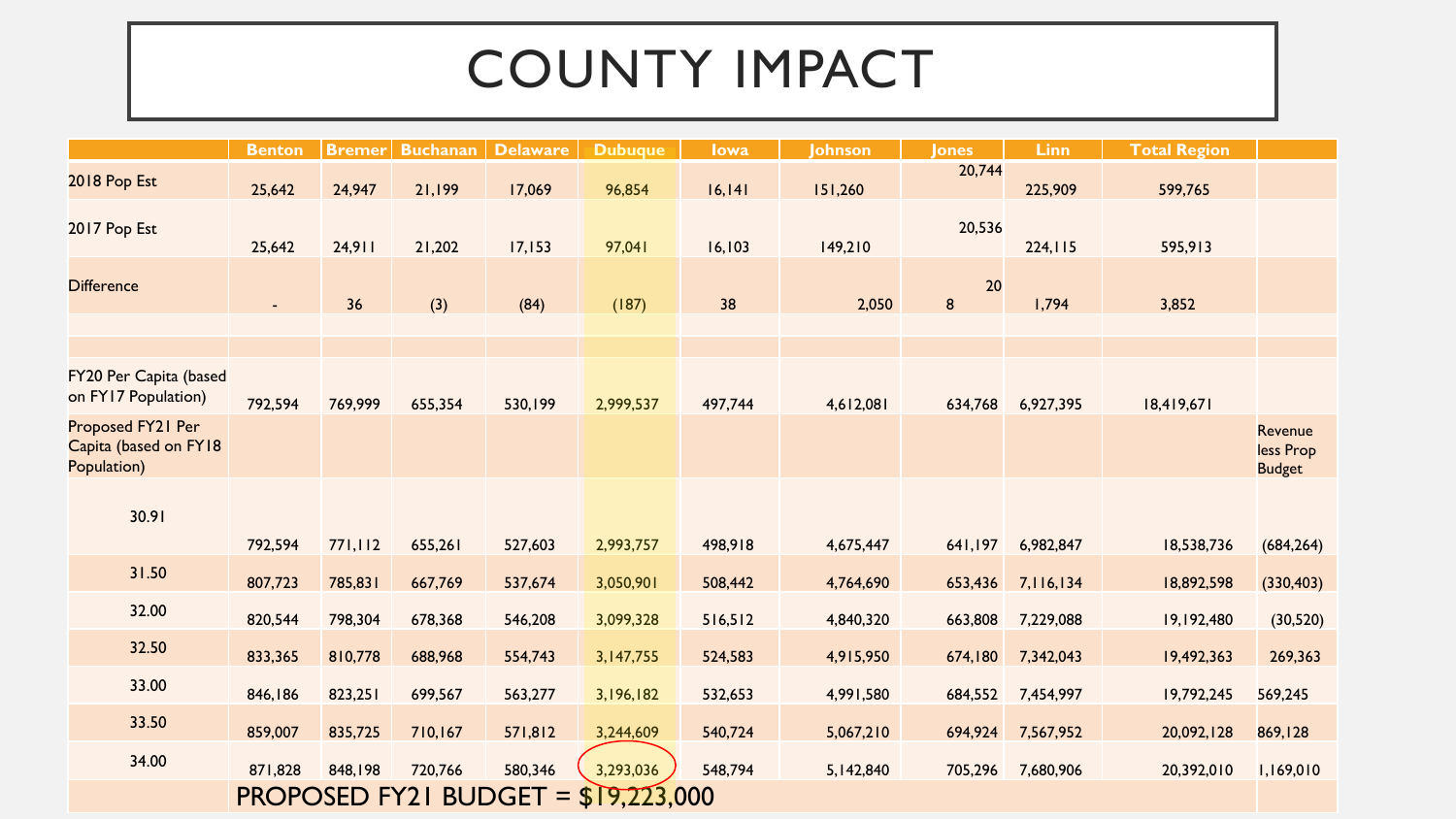### HISTORICAL EXPENSES BY DISABILITY GROUP

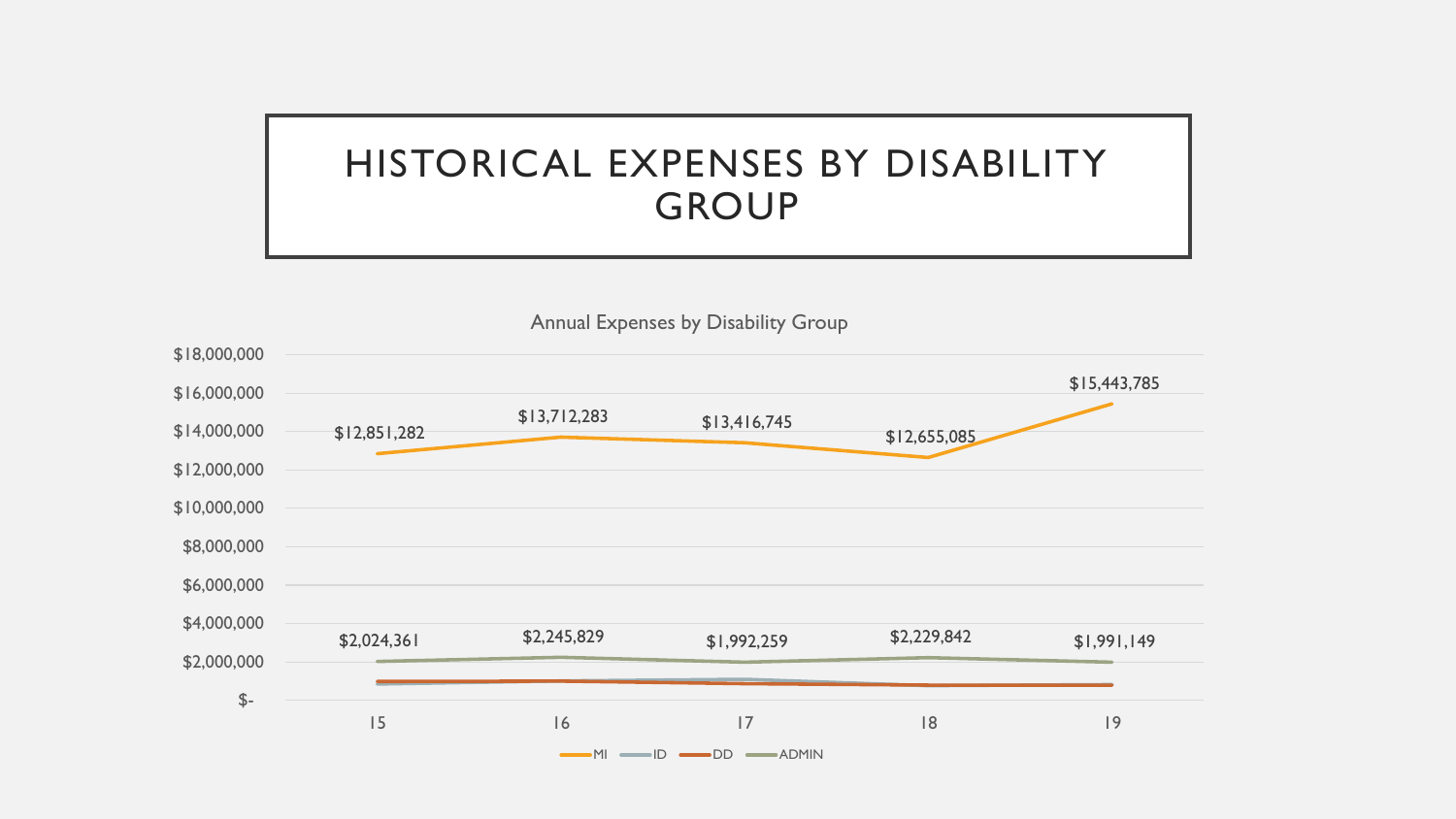#### BUDGET BY DISABILITY GROUP

|                            | <b>FY20 Operating</b><br><b>Budget</b> | <b>FY21 Proposed</b><br><b>Budget</b> | % Change        |
|----------------------------|----------------------------------------|---------------------------------------|-----------------|
| MI                         | 13,176,509                             | 13,946,500                            | 6%              |
| ID                         | 1,135,750                              | 779,500                               | $-31%$          |
| <b>DD</b>                  | 746,200                                | 685,500                               | $-8%$           |
| <b>Admin</b>               | 2,491,164                              | 2,455,500                             | $-1%$           |
| <b>Social Work</b>         | 853,635                                | 967,000                               | $+ 1,169,010 =$ |
| <b>Advocate</b>            | 271,683                                | 285,000                               | \$20,392,010    |
| <b>Misc</b>                | 21,000                                 | 104,000                               | J7J/0           |
| <b>Budget Grand Total:</b> | 18,695,941                             | 19,223,000                            | 3%              |